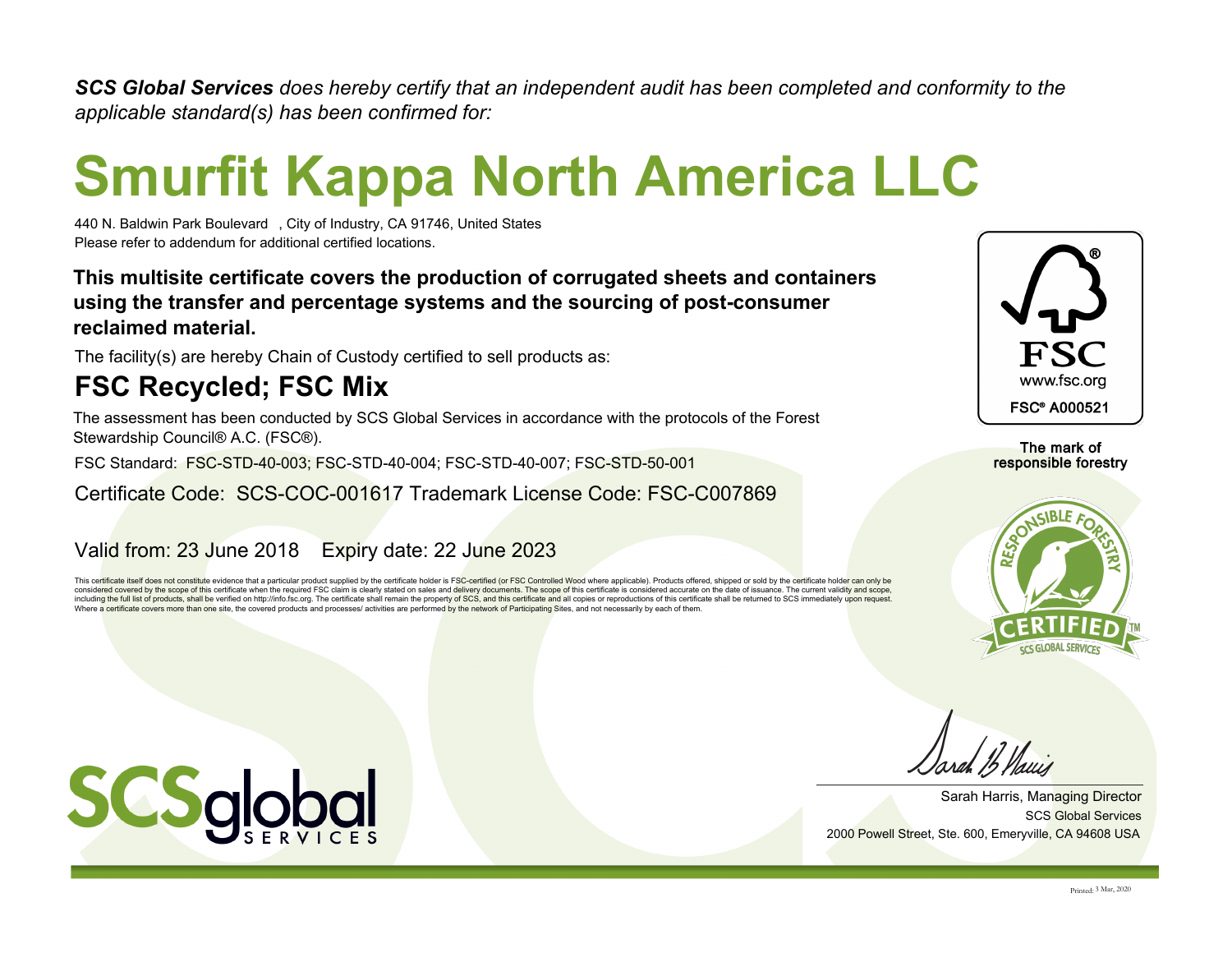#### **Certification Addendum**

## **Smurfit Kappa North America LLC**

This addendum contains the additionally certified locations approved by Smurfit Kappa North America LLC to participate in the use of the FSC® Chain of Custody Certification.

#### Certificate Number: (SCS-COC-001617)

Additional Locations:

CBC Tijuana - Calle 6 Oriente No. 19026, Cd. Industrial Nueva Tijuana, Tijuana, Baja California 22444, Mexico (SCS-COC-001617-E) CBC Nogales - Blvd. Luis Donaldo Colosio Murrieta #1850, Col. Los Encinos C.P. 84064, Nogales, Sonora, Mexico (SCS-COC-001617-B) CBC Ciudad Juarez - Carretera Panamericana 9031 parque Ind. Aeropuerto, Ciudad Juarez, Chihuahua, Mexico (SCS-COC-001617-D) CBC Mexicali - Cerrada Centinela 1799 Parque Industrial Cachanilla, Mexicali, Baja California, Mexico (SCS-COC-001617-F) CBC Nuevo Laredo - Avenida New York #203, Col. Parque Industrial Oradel, Nuevo Laredo, Temaulipas 88285, Mexico (SCS-COC-001617-C) CBC Monterrey – Blvd. Apodaca 902 Apodaca Nuevo Leon 66600, Mexico (SCS-COC-001617-H) CBC Tijuana Packaging Solutions - Calle 12 Norte #106, Parque Ind. Chilpancingo, Tijuana, Baja California 22560, Mexico (SCS-COC-001617-Q) Smurfit Kappa Baldwin Park - 440 N. Baldwin Park Blvd., City of Industry, California, 91746, United States (SCS-COC-001617-G) Smurfit Kappa Chandler - 260 N Roosevelt Ave. Chandler Arizona 85226, United States (SCS-COC-001617-J) Smurfit Kappa San Antonio - 10600 Fischer Road Von Ormy Texas 78073, United States ( SCS-COC-001617-K)

Created on 3 March 2020